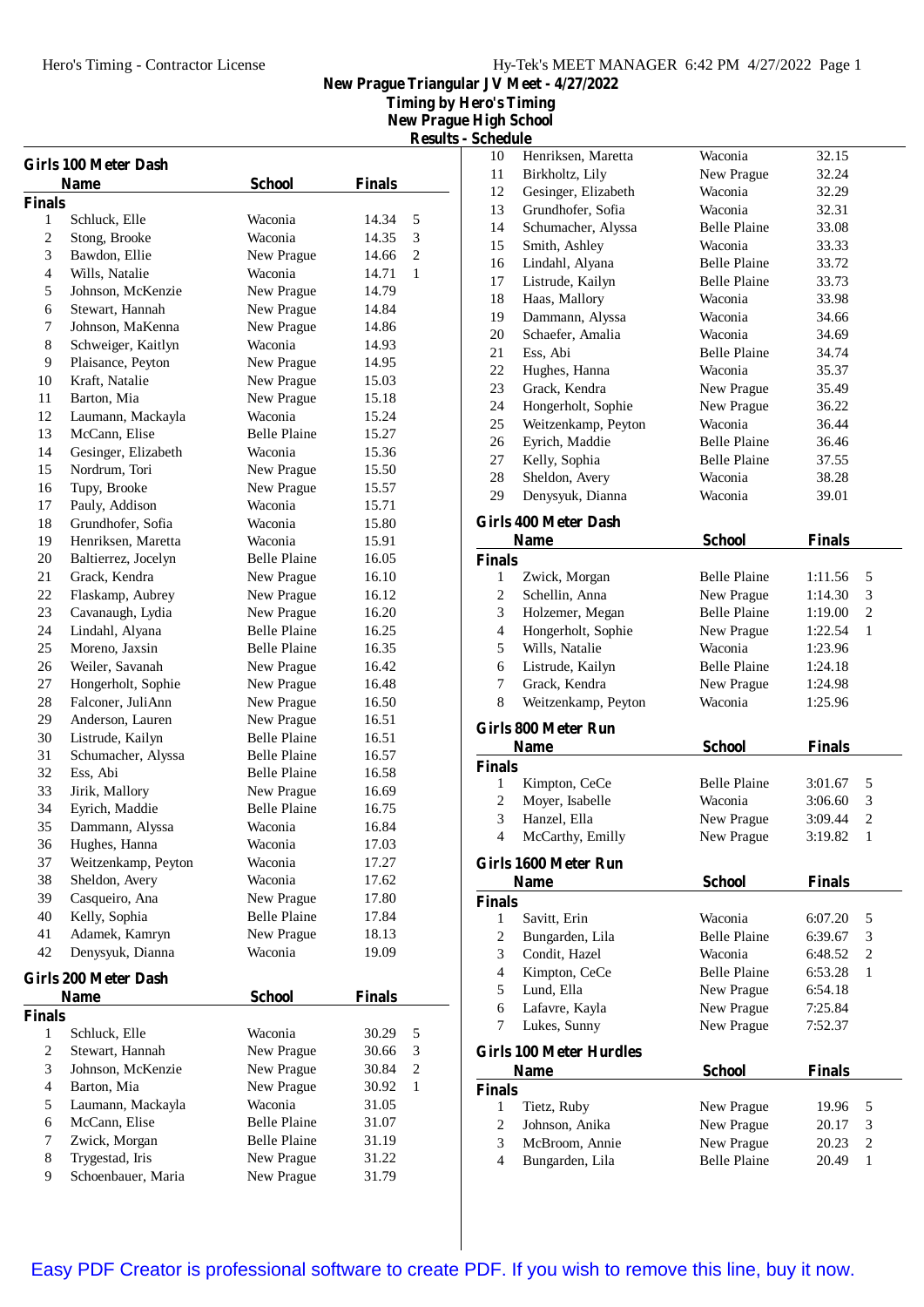**Timing by Hero's Timing**

**New Prague High School Results - Schedule**

|                |                                            |                        |                        | <b>Kesuits -</b> |
|----------------|--------------------------------------------|------------------------|------------------------|------------------|
|                | (Girls 100 Meter Hurdles)<br><b>Finals</b> |                        |                        |                  |
|                | Name                                       | <b>School</b>          | <b>Finals</b>          |                  |
| 5              | Buetow, Karalyn                            | Waconia                | 20.80                  |                  |
| 6              | Reitz, Kendra                              | <b>Belle Plaine</b>    | 22.16                  |                  |
|                | <b>Girls 300 Meter Hurdles</b>             |                        |                        |                  |
|                | Name                                       | <b>School</b>          | <b>Finals</b>          |                  |
| <b>Finals</b>  |                                            |                        |                        |                  |
| 1              | Savoie, Rylie                              | New Prague             | 56.19                  | 5                |
| $\mathfrak{2}$ | Johnson, Anika                             | New Prague             | 56.52                  | 3                |
| 3              | Buetow, Karalyn                            | Waconia                | 56.79                  | $\mathfrak{2}$   |
| 4              | McBroom, Annie                             | New Prague             | 57.54                  | 1                |
| 5              | Tietz, Ruby                                | New Prague             | 58.56                  |                  |
| 6              | Trygestad, Iris                            | New Prague             | 59.69                  |                  |
| 7              | Schaefer, Amalia                           | Waconia                | 1:00.47                |                  |
| 8              | Bungarden, Lila                            | <b>Belle Plaine</b>    | 1:01.13                |                  |
| 9              | Reitz, Kendra                              | <b>Belle Plaine</b>    | 1:02.57                |                  |
| 10             | Wills, Nicole                              | Waconia                | 1:03.02                |                  |
|                |                                            |                        |                        |                  |
|                | Girls 4x100 Meter Relay                    |                        |                        |                  |
|                | Team                                       | <b>Relay</b>           | <b>Finals</b>          |                  |
| <b>Finals</b>  |                                            |                        |                        |                  |
| 1              | New Prague                                 | B                      | 56.91                  | 5                |
|                | 1) Flaskamp, Aubrey                        | 2) Falconer, JuliAnn   |                        |                  |
|                | 3) Tupy, Brooke                            |                        | 4) Johnson, McKenzie   |                  |
| 2              | Waconia                                    | A                      | 57.15                  | 3                |
|                | 1) Dammann, Alyssa                         |                        | 2) Gesinger, Elizabeth |                  |
|                | 3) Laumann, Mackayla                       | 4) Pauly, Addison      |                        |                  |
| 3              | New Prague                                 | $\mathsf{C}$           | 57.44                  |                  |
|                | 1) Johnson, Anika                          | 2) Bawdon, Ellie       |                        |                  |
|                | 3) Barton, Mia                             | 4) Stewart, Hannah     |                        |                  |
| 4              | New Prague                                 | F                      | 57.77                  |                  |
|                | 1) Musta, Naomi                            |                        | 2) Schoenbauer, Maria  |                  |
| 5              | 3) Motz, Carley                            | 4) Schuller, Cora<br>A | 1:00.46                |                  |
|                | New Prague<br>1) Birkholtz, Lily           |                        |                        |                  |
|                | 3) Savoie, Rylie                           | 2) Tietz, Ruby         | 4) Johnson, MaKenna    |                  |
| 6              | <b>Belle Plaine</b>                        | A                      | 1:01.40                |                  |
|                | 1) Reitz, Kendra                           | 2) Moreno, Jaxsin      |                        |                  |
|                | 3) Baltierrez, Jocelyn                     | 4) Koepp, Joelea       |                        |                  |
| 7              | Waconia                                    | B                      | 1:01.65                |                  |
|                | 1) Schluck, Elle                           | 2) Grundhofer, Sofia   |                        |                  |
|                | 3) Stong, Brooke                           |                        | 4) Schweiger, Kaitlyn  |                  |
| 8              | Belle Plaine                               | В                      | 1:02.94                |                  |
|                | 1) Moonen, Havyn                           | 2) Ess, Abi            |                        |                  |
|                | 3) Lindahl, Alyana                         | 4) Eyrich, Maddie      |                        |                  |
| 9              | New Prague                                 | D                      | 1:04.33                |                  |
|                | 1) Ophus, Karly                            | 2) Nordrum, Tori       |                        |                  |
|                | 3) Kraft, Natalie                          | 4) Weiler, Savanah     |                        |                  |
| 10             | New Prague                                 | Е                      | 1:10.02                |                  |
|                | 1) Anderson, Lauren                        | 2) Pint, Abbey         |                        |                  |
|                | 3) Adamek, Kamryn                          | 4) Casqueiro, Ana      |                        |                  |
|                | Girls 4x200 Meter Relay                    |                        |                        |                  |
|                | <b>Team</b>                                | <b>Relay</b>           | <b>Finals</b>          |                  |
| <b>Finals</b>  |                                            |                        |                        |                  |
| 1              | Waconia                                    | А                      | 1:59.84                | 5                |
|                | 1) Haas, Mallory                           |                        | 2) Schweiger, Kaitlyn  |                  |
|                | 3) Stong, Brooke                           | 4) Wills, Natalie      |                        |                  |
|                |                                            |                        |                        |                  |

| 2                  | New Prague                               | B                        | 2:04.34               | 3   |
|--------------------|------------------------------------------|--------------------------|-----------------------|-----|
|                    | 1) Bawdon, Ellie                         | 2) Birkholtz, Lily       |                       |     |
|                    | 3) Savoie, Rylie                         |                          | 4) Johnson, MaKenna   |     |
| 3                  | New Prague                               | A                        | 2:06.60               |     |
|                    | 1) Musta, Naomi                          |                          | 2) Schoenbauer, Maria |     |
|                    | 3) Motz, Carley                          | 4) Schuller, Cora        |                       |     |
| 4                  | New Prague                               | D                        | 2:06.89               |     |
|                    | 1) Ophus, Karly                          | 2) Nordrum, Tori         |                       |     |
|                    | 3) Kraft, Natalie                        | 4) Weiler, Savanah       |                       |     |
| 5                  | <b>Belle Plaine</b>                      | А                        | 2:09.76               |     |
|                    | 1) Moonen, Havyn                         | 2) Holzemer, Megan       |                       |     |
|                    | 3) Baltierrez, Jocelyn                   | 4) Koepp, Joelea         | 2:20.88               |     |
| 6                  | New Prague                               | E                        |                       |     |
|                    | 1) Anderson, Lauren<br>3) Adamek, Kamryn | 4) Casqueiro, Ana        | 2) Cavanaugh, Lydia   |     |
| 7                  | New Prague                               | $\mathsf{C}$             | 2:21.23               |     |
|                    | 1) Flaskamp, Aubrey                      | 2) Falconer, JuliAnn     |                       |     |
|                    | 3) Tupy, Brooke                          | 4) Pint, Abbey           |                       |     |
|                    |                                          |                          |                       |     |
|                    | Girls 4x400 Meter Relay<br><b>Team</b>   |                          |                       |     |
| <b>Finals</b>      |                                          | <u>Relay</u>             | Finals                |     |
| $\mathbf{1}$       | New Prague                               | A                        | 4:51.74               | 5   |
|                    | 1) McBroom, Annie                        | 2) Motz, Carley          |                       |     |
|                    | 3) Schuller, Cora                        | 4) Musta, Naomi          |                       |     |
| 2                  | <b>Belle Plaine</b>                      | A                        | 5:00.84               | 3   |
|                    | 1) Zwick, Morgan                         | 2) McCann, Elise         |                       |     |
|                    | 3) Kimpton, CeCe                         | 4) Holzemer, Megan       |                       |     |
|                    | Girls 4x800 Meter Relay                  |                          |                       |     |
|                    |                                          |                          |                       |     |
|                    |                                          |                          |                       |     |
|                    | <b>Team</b>                              | <b>Relay</b>             | Finals                |     |
| <b>Finals</b><br>1 |                                          | A                        | 12:44.38              | 5   |
|                    | New Prague<br>1) Hanzel, Ella            |                          | 2) McCarthy, Emilly   |     |
|                    | 3) Schellin, Anna                        |                          | 4) Metzdorff, Sophia  |     |
|                    |                                          |                          |                       |     |
|                    | <b>Girls High Jump</b><br><b>Name</b>    | School                   | Finals                |     |
| Finals             |                                          |                          |                       |     |
| 1                  | Hongerholt, Sophie                       | New Prague               | 4-03.00               | 5   |
| 2                  | Plaisance, Peyton                        | New Prague               | 3-09.00               | 3   |
|                    | Koepp, Joelea                            | <b>Belle Plaine</b>      | NH                    |     |
|                    | Rhode, Brooke                            | Waconia                  | NH                    |     |
| ---                | Schoenbauer, Maria                       | New Prague               | NH                    |     |
| ---                | Schumacher, Alyssa                       | <b>Belle Plaine</b>      | NH                    |     |
| ---                | Smith, Ashley                            | Waconia                  | NH                    |     |
| ---                | Moreno, Jaxsin                           | <b>Belle Plaine</b>      | NH                    |     |
|                    | <b>Girls Pole Vault</b>                  |                          |                       |     |
|                    | Name                                     | <b>School</b>            | <b>Finals</b>         |     |
| <b>Finals</b>      |                                          |                          |                       |     |
| 1                  | Henriksen, Maretta                       | Waconia                  | 7-06.00               | 5   |
| 2                  | Reitz, Kendra                            | <b>Belle Plaine</b>      | 6-00.00               | 2.5 |
| 2                  | Moreno, Jaxsin                           | <b>Belle Plaine</b>      | 6-00.00               | 2.5 |
| $\overline{4}$     | Ophus, Karly                             | New Prague               | 6-00.00               | 1   |
| 5                  | Laumann, Mackayla                        | Waconia                  | $6 - 00.00$           |     |
| 5                  | Tietz, Ruby                              | New Prague               | 5-00.00               |     |
| 7<br>---           | Lund, Ella<br>Schuller, Cora             | New Prague<br>New Prague | 5-00.00<br>NH         |     |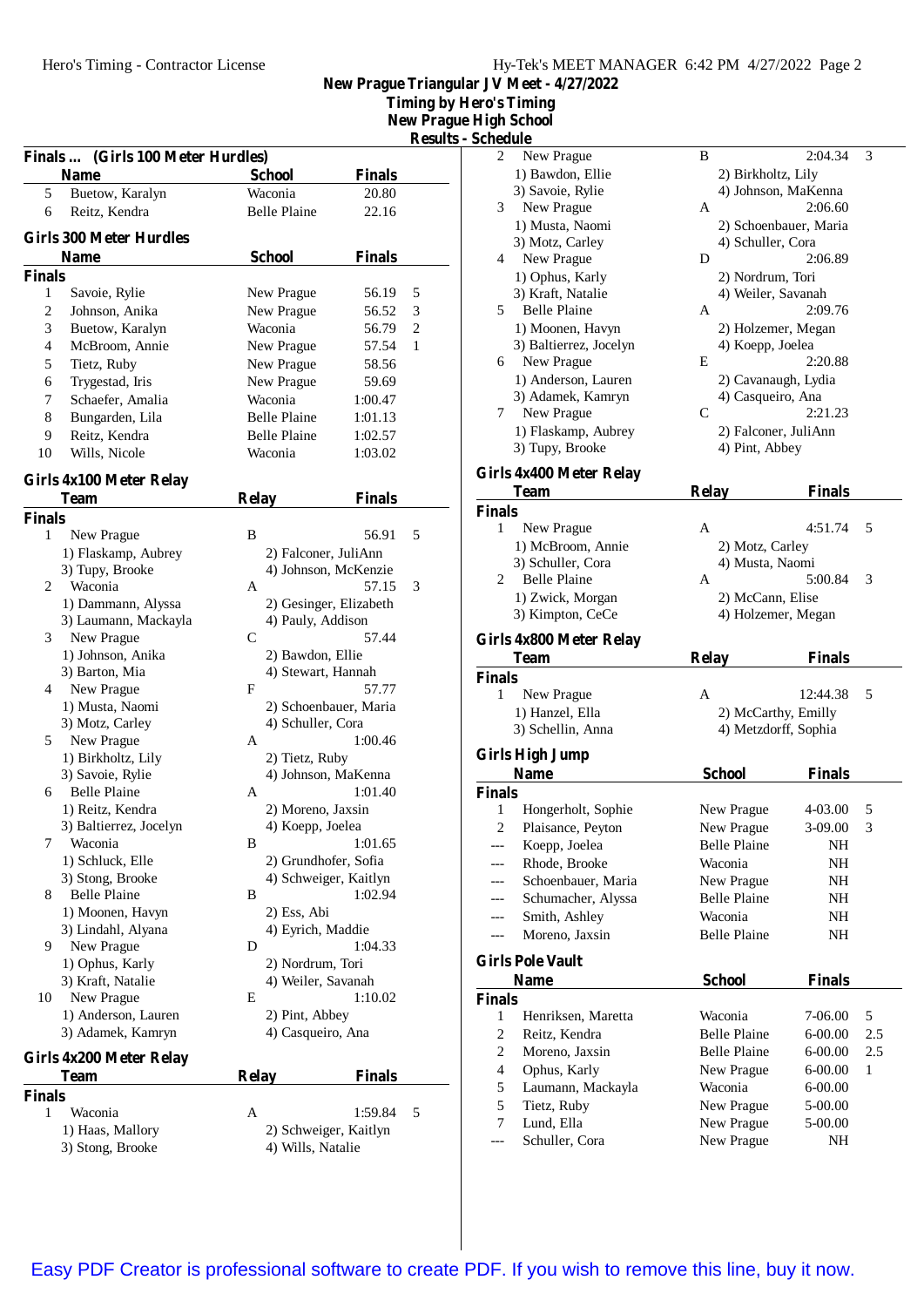**Timing by Hero's Timing**

**New Prague High School**

**Results - Schedule**

|                          | Finals  (Girls Pole Vault) |                     |               |                |
|--------------------------|----------------------------|---------------------|---------------|----------------|
|                          | <b>Name</b>                | <b>School</b>       | <b>Finals</b> |                |
|                          | Motz, Carley               | New Prague          | NH            |                |
|                          | Pint, Abbey                | New Prague          | NH            |                |
|                          | <b>Girls Long Jump</b>     |                     |               |                |
|                          | <b>Name</b>                | <b>School</b>       | <b>Finals</b> |                |
| <b>Finals</b>            |                            |                     |               |                |
| 1                        | Kraft, Natalie             | New Prague          | 14-05.75      | 5              |
| 2                        | Grundhofer, Sofia          | Waconia             | 14-05.25      | 3              |
| 3                        | Stewart, Hannah            | New Prague          | 14-02.75      | $\overline{c}$ |
| 4                        | Bawdon, Ellie              | New Prague          | 14-01.00      | 1              |
| 5                        | Johnson, MaKenna           | New Prague          | 13-10.50      |                |
| 6                        | Rhode, Brooke              | Waconia             | 13-10.00      |                |
| 7                        | Nordrum, Tori              | New Prague          | 13-09.75      |                |
| 8                        | Birkholtz, Lily            | New Prague          | 13-05.75      |                |
| 9                        | Barton, Mia                | New Prague          | 13-03.00      |                |
| 10                       | Kimpton, CeCe              | <b>Belle Plaine</b> | 12-04.25      |                |
| 11                       | Dammann, Alyssa            | Waconia             | 12-03.25      |                |
| 12                       | Gesinger, Elizabeth        | Waconia             | 12-00.00      |                |
| 13                       | Smith, Ashley              | Waconia             | 12-00.00      |                |
| 14                       | Koepp, Joelea              | <b>Belle Plaine</b> | 12-00.00      |                |
| 15                       | Ophus, Karly               | New Prague          | 11-11.00      |                |
| 16                       | Engkjer, Olivia            | Waconia             | 11-08.50      |                |
| 17                       | Lindahl, Alyana            | <b>Belle Plaine</b> | 11-04.75      |                |
| 18                       | Ess. Abi                   | <b>Belle Plaine</b> | 11-03.75      |                |
| 19                       | Weiler, Savanah            | New Prague          | 11-01.50      |                |
| 20                       | Schaefer, Amalia           | Waconia             | 11-00.50      |                |
| ---                      | Kelly, Sophia              | <b>Belle Plaine</b> | <b>FOUL</b>   |                |
|                          |                            |                     |               |                |
|                          | <b>Girls Triple Jump</b>   |                     |               |                |
|                          | <b>Name</b>                | <b>School</b>       | <b>Finals</b> |                |
| <b>Finals</b>            |                            |                     |               |                |
| 1                        | Schumacher, Alyssa         | <b>Belle Plaine</b> | 30-11.75      | 5              |
| 2                        | Rhode, Brooke              | Waconia             | 30-03.25      | 3              |
| 3                        | Zwick, Morgan              | <b>Belle Plaine</b> | 29-03.00      | $\overline{2}$ |
| $\overline{\mathcal{L}}$ | McCann, Elise              | <b>Belle Plaine</b> | 28-05.25      | 1              |
| 5                        | Smith, Ashley              | Waconia             | 28-04.25      |                |
| 6                        | Schaefer, Amalia           | Waconia             | 27-04.00      |                |
| 7                        | Haas, Mallory              | Waconia             | 26-07.50      |                |
|                          | <b>Girls Shot Put</b>      |                     |               |                |
|                          | <b>Name</b>                | <b>School</b>       | <b>Finals</b> |                |
| <b>Finals</b>            |                            |                     |               |                |
| 1                        | Moonen, Havyn              | <b>Belle Plaine</b> | 30-03.50      | 5              |
| $\overline{c}$           | Strohsack, Danna           | Waconia             | 26-04.00      | 3              |
| 3                        | Trygestad, Iris            | New Prague          | 25-04.00      | $\overline{c}$ |
| $\overline{\mathcal{L}}$ | Bedford, Paige             | Waconia             | 23-02.50      | 1              |
| 5                        | Jirik, Mallory             | New Prague          | 22-03.25      |                |
| 6                        | Stephenson, Angela         | Waconia             | 22-00.25      |                |
| 7                        | Ausmus, Bella              | New Prague          | 21-03.00      |                |
| 8                        | Overgaard, Kirsten         | New Prague          | 20-02.75      |                |
| 9                        | Ambrose, Cedany            | Waconia             | 19-04.00      |                |
| 10                       | Lilleskov, Hannah          | <b>Belle Plaine</b> | 18-10.50      |                |
| 11                       | Grimm, Ava                 | <b>Belle Plaine</b> | 17-07.00      |                |
|                          |                            |                     |               |                |

| <b>Girls Discus Throw</b> |                            |                     |               |                |  |
|---------------------------|----------------------------|---------------------|---------------|----------------|--|
|                           | <b>Name</b>                | <b>School</b>       | <b>Finals</b> |                |  |
| <b>Finals</b>             |                            |                     |               |                |  |
| 1                         | Moonen, Havyn              | <b>Belle Plaine</b> | 73-04         | 5              |  |
| 2                         | Strohsack, Danna           | Waconia             | 73-03         | 3              |  |
| 3                         | Plaisance, Peyton          | New Prague          | 72-08         | 2              |  |
| 4                         | Overgaard, Kirsten         | New Prague          | 64-08         | 1              |  |
| 5                         | Stephenson, Angela         | Waconia             | 64-00         |                |  |
| 6                         | Trygestad, Iris            | New Prague          | 59-05         |                |  |
| 7                         | Bedford, Paige             | Waconia             | 57-01         |                |  |
| 8                         | Jirik, Mallory             | New Prague          | 50-09         |                |  |
| 9                         | Ausmus, Bella              | New Prague          | 49-02         |                |  |
| 10                        | Pauly, Addison             | Waconia             | 48-06         |                |  |
| 11                        | Lilleskov, Hannah          | <b>Belle Plaine</b> | 38-09         |                |  |
| 12                        | Grimm, Ava                 | <b>Belle Plaine</b> | 34-07         |                |  |
| ---                       | Ambrose, Cedany            | Waconia             | <b>ND</b>     |                |  |
|                           | <b>Boys 100 Meter Dash</b> |                     |               |                |  |
|                           | <b>Name</b>                | <b>School</b>       | <b>Finals</b> |                |  |
| <b>Finals</b>             |                            |                     |               |                |  |
| 1                         | Josephson, Noah            | New Prague          | 12.51         | 5              |  |
| $\overline{c}$            | Berger, Jack               | New Prague          | 12.54         | 3              |  |
| 3                         | Dubay, Gabe                | Waconia             | 12.79         | 2              |  |
| 4                         | Braith, Jackson            | New Prague          | 12.92         | 1              |  |
| 5                         | Melby, Logan               | Waconia             | 12.95         |                |  |
| 6                         | Chromy, Cale               | New Prague          | 13.17         |                |  |
| 7                         | Burkel-Golembiski, Shawn   | <b>Belle Plaine</b> | 13.18         |                |  |
| 8                         | Hanson, Isaac              | <b>Belle Plaine</b> | 13.51         |                |  |
| 9                         | Gutzke, Tannar             | <b>Belle Plaine</b> | 13.80         |                |  |
| 10                        | Behnke, Lennon             | <b>Belle Plaine</b> | 13.84         |                |  |
| 11                        | Haefner, Grant             | <b>Belle Plaine</b> | 13.89         |                |  |
| 12                        | Buch, Joel                 | Waconia             | 13.93         |                |  |
| 13                        | Kirkwold, Josh             | Waconia             | 13.96         |                |  |
| 14                        | Eppen, Caleb               | <b>Belle Plaine</b> | 14.19         |                |  |
| 15                        | Koepp, Walker              | <b>Belle Plaine</b> | 14.26         |                |  |
| 16                        | Jandro, Logan              | Waconia             | 14.27         |                |  |
| 17                        | Tousignant, Cole           | <b>Belle Plaine</b> | 14.33         |                |  |
| 18                        | Ziemke, Jackson            | <b>Belle Plaine</b> | 14.40         |                |  |
| 19                        | Maciej, Johnathan          | <b>Belle Plaine</b> | 14.41         |                |  |
| 20                        | Olson, Evan                | <b>Belle Plaine</b> | 14.57         |                |  |
| 21                        | Revollo, Anthony           | Waconia             | 14.88         |                |  |
| 22                        | Hang, Prestin              | <b>Belle Plaine</b> | 15.01         |                |  |
| 23                        | Jager, Jace                | Waconia             | 15.14         |                |  |
|                           |                            |                     |               |                |  |
|                           | <b>Boys 200 Meter Dash</b> |                     |               |                |  |
| <b>Finals</b>             | <b>Name</b>                | <b>School</b>       | <b>Finals</b> |                |  |
| 1                         | Eberhart, Blake            | Waconia             | 26.17         | 5              |  |
| $\overline{c}$            | Pierce, Mathias            | Waconia             | 26.23         | 3              |  |
| 3                         | Josephson, Noah            | New Prague          | 26.61         | $\overline{c}$ |  |
| $\overline{4}$            | Melby, Logan               | Waconia             | 26.85         | 1              |  |
| 5                         | Dubay, Gabe                | Waconia             | 27.07         |                |  |
| 6                         | Shelley, Jason             | Waconia             | 27.88         |                |  |
| 7                         | Behnke, Lennon             | <b>Belle Plaine</b> | 28.13         |                |  |
| 8                         | Eischens, Maxim            | New Prague          | 28.14         |                |  |
| 9                         | Haefner, Grant             | <b>Belle Plaine</b> | 28.45         |                |  |

10 Gutzke, Tannar Belle Plaine 28.69 11 Koepp, Walker Belle Plaine 28.72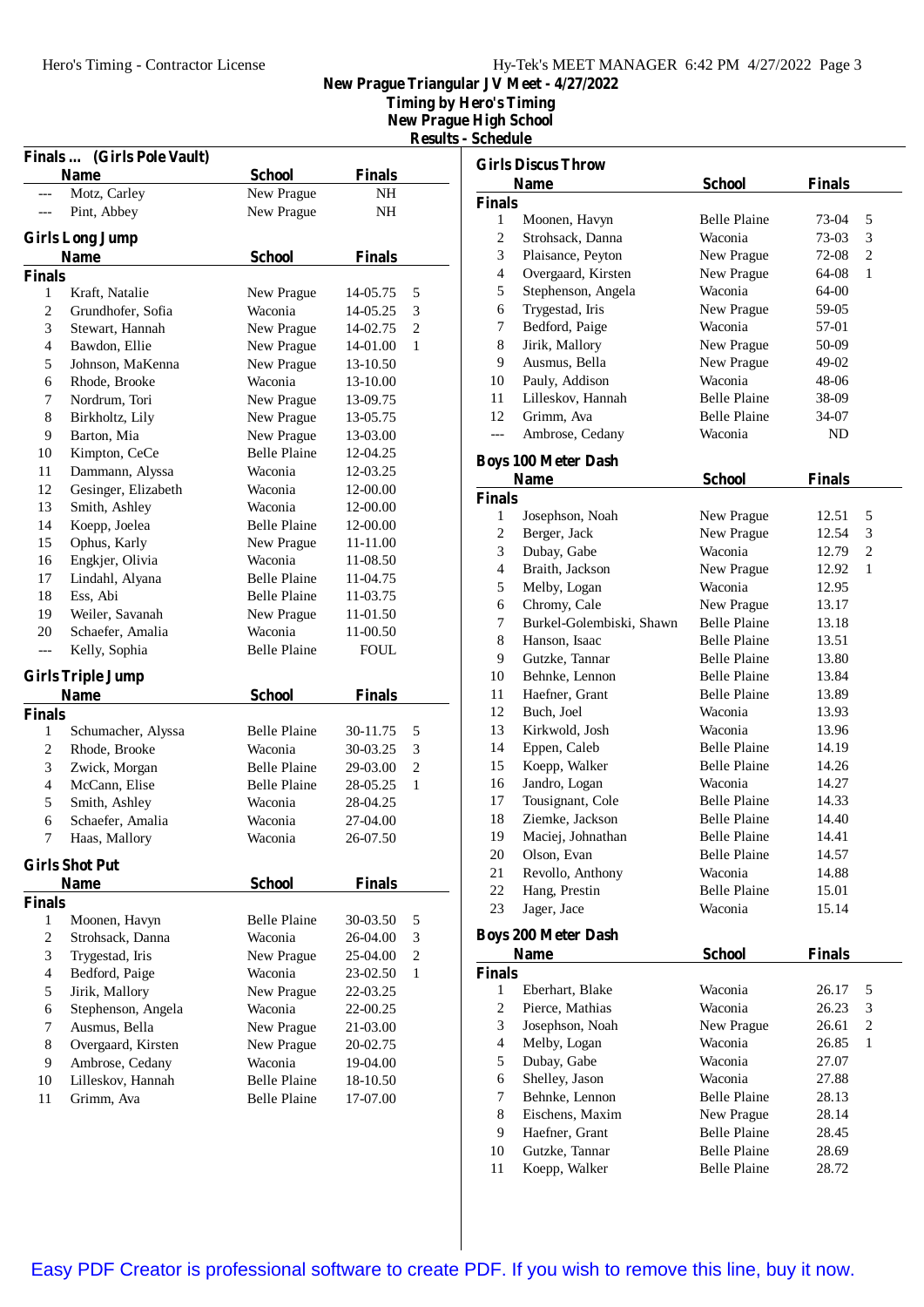**Timing by Hero's Timing**

**New Prague High School**

**Results** - Sc

| Finals  (Boys 200 Meter Dash)                 |                               |                     |               |                |  |
|-----------------------------------------------|-------------------------------|---------------------|---------------|----------------|--|
|                                               | <b>Name</b>                   | <b>School</b>       | Finals        |                |  |
| 12                                            | Buch, Joel                    | Waconia             | 28.82         |                |  |
| 13                                            | Olson, Evan                   | <b>Belle Plaine</b> | 28.93         |                |  |
| 14                                            | Kirkwold, Josh                | Waconia             | 29.32         |                |  |
| 15                                            | Eppen, Caleb                  | <b>Belle Plaine</b> | 30.01         |                |  |
| 16                                            | Revollo, Anthony              | Waconia             | 31.10         |                |  |
| 17                                            | Hang, Prestin                 | <b>Belle Plaine</b> | 31.84         |                |  |
| 18                                            | Steffen, Charlie              | Waconia             | 32.01         |                |  |
| 19                                            | Jager, Jace                   | Waconia             | 32.51         |                |  |
|                                               | <b>Boys 400 Meter Dash</b>    |                     |               |                |  |
| <b>School</b><br><b>Finals</b><br><b>Name</b> |                               |                     |               |                |  |
| <b>Finals</b>                                 |                               |                     |               |                |  |
| 1                                             | King, Ryan                    | New Prague          | 1:01.58       | 5              |  |
| 2                                             | Jandro, Logan                 | Waconia             | 1:02.71       | 3              |  |
| 3                                             | Sucansky, Frank               | Waconia             | 1:06.32       | $\overline{2}$ |  |
| 4                                             | Steffen, Charlie              | Waconia             | 1:08.55       | 1              |  |
| 5                                             | Eppen, Caleb                  | <b>Belle Plaine</b> | 1:08.75       |                |  |
| 6                                             | Revollo, Anthony              | Waconia             | 1:12.07       |                |  |
| 7                                             | Hang, Prestin                 | <b>Belle Plaine</b> | 1:18.39       |                |  |
|                                               | <b>Boys 800 Meter Run</b>     |                     |               |                |  |
|                                               | Name                          | <b>School</b>       | <b>Finals</b> |                |  |
| <b>Finals</b>                                 |                               |                     |               |                |  |
| 1                                             | Beck, Alex                    | New Prague          | 2:35.07       | 5              |  |
| 2                                             | Stenger, Carson               | New Prague          | 2:38.34       | 3              |  |
| 3                                             | Tousignant, Cole              | <b>Belle Plaine</b> | 2:42.06       | 2              |  |
| $\overline{4}$                                | Bemmels, Isaac                | <b>Belle Plaine</b> | 2:44.15       | 1              |  |
| 5                                             | Steffen, Jack                 | Waconia             | 2:45.71       |                |  |
| 6                                             | Pint, Benjamin                | <b>Belle Plaine</b> | 2:47.17       |                |  |
| 7                                             | Medina, Pedro                 | Waconia             | 3:27.90       |                |  |
|                                               | <b>Boys 1600 Meter Run</b>    |                     |               |                |  |
|                                               | <b>Name</b>                   | <b>School</b>       | <b>Finals</b> |                |  |
| <b>Finals</b>                                 |                               |                     |               |                |  |
| 1                                             | Kearney, Alex                 | Waconia             | 5:34.00       | 5              |  |
| 2                                             | Predovich, Noah               | Waconia             | 5:36.71       | 3              |  |
| 3                                             | McCarthy, Kyle                | New Prague          | 5:43.95       | 2              |  |
| 4                                             | Pint, Benjamin                | <b>Belle Plaine</b> | 5:55.08       | 1              |  |
| 5                                             | Bemmels, Isaac                | <b>Belle Plaine</b> | 5:55.15       |                |  |
| 6                                             | Steffen, Jack                 | Waconia             | 6:05.16       |                |  |
| 7                                             | Medina, Pedro                 | Waconia             | 8:01.70       |                |  |
|                                               | <b>Boys 110 Meter Hurdles</b> |                     |               |                |  |
|                                               | <b>Name</b>                   | <b>School</b>       | <b>Finals</b> |                |  |
| <b>Finals</b>                                 |                               |                     |               |                |  |
| 1                                             | Pierce, Mathias               | Waconia             | 21.29         | 5              |  |
| $\overline{c}$                                | Riga, Caden                   | <b>Belle Plaine</b> | 22.58         | 3              |  |
|                                               | <b>Boys 300 Meter Hurdles</b> |                     |               |                |  |
|                                               | <b>Name</b>                   | <b>School</b>       | <b>Finals</b> |                |  |
| <b>Finals</b>                                 |                               |                     |               |                |  |
| 1                                             | DeNardo, Ryan                 | New Prague          | 47.58         | 5              |  |
| 2                                             | Pierce, Mathias               | Waconia             | 50.63         | 3              |  |
| 3                                             | Riga, Caden                   | <b>Belle Plaine</b> | 52.25         | $\overline{c}$ |  |
| $\overline{4}$                                | Berger, Jack                  | New Prague          | 53.37         | 1              |  |
| 5                                             | Solheid, Gavin                | New Prague          | 54.53         |                |  |
| 6                                             | Ziemke, Jackson               | <b>Belle Plaine</b> | 56.53         |                |  |
| 7                                             | Woodgate, Carter              | New Prague          | 56.94         |                |  |

|                    | <b>Boys 4x100 Meter Relay</b> |              |                       |   |
|--------------------|-------------------------------|--------------|-----------------------|---|
|                    | <b>Team</b>                   | <b>Relay</b> | <b>Finals</b>         |   |
| <b>Finals</b>      |                               |              |                       |   |
| 1                  | New Prague                    | A            | 48.97                 | 5 |
|                    | 1) Josephson, Noah            |              | 2) Chromy, Cale       |   |
|                    | 3) Braith, Jackson            |              | 4) Berger, Jack       |   |
| 2                  | Waconia                       | A            | 50.90                 | 3 |
|                    | 1) Eberhart, Blake            |              | 2) Roth, Corbin       |   |
|                    | 3) Shelley, Jason             |              | 4) Doan, Ryan         |   |
| 3                  | New Prague                    | B            | 51.83                 |   |
|                    | 1) Serrano, Antonio           |              | 2) Pahl, Grant        |   |
|                    | 3) Woodgate, Carter           |              | 4) Eischens, Maxim    |   |
| 4                  | Belle Plaine                  | A            | 54.13                 |   |
|                    | 1) Burkel-Golembiski, Shawn   |              | 2) Mlejnek, Steven    |   |
|                    | 3) Posthumus, Henry           |              | 4) Feldhus, Caleb     |   |
| 5.                 | New Prague                    | C            | 57.08                 |   |
|                    | 1) Jones, Kaden               |              | 2) Barnes, Cayden     |   |
|                    | 3) Boulanger, Jake            |              | 4) Juenemann, Jericho |   |
|                    | <b>Boys 4x200 Meter Relay</b> |              |                       |   |
|                    | <b>Team</b>                   | <b>Relay</b> | Finals                |   |
| <b>Finals</b>      |                               |              |                       |   |
| 1                  | Waconia                       | A            | 1:48.20               | 5 |
|                    | 1) Eberhart, Blake            |              | 2) Jandro, Logan      |   |
|                    | 3) Shelley, Jason             |              | 4) Doan, Ryan         |   |
| 2                  | New Prague                    | B            | 1:49.28               | 3 |
|                    | 1) Serrano, Antonio           |              | 2) Pahl, Grant        |   |
|                    | 3) Woodgate, Carter           |              | 4) Eischens, Maxim    |   |
| 3                  | New Prague                    | A            | 1:49.97               |   |
|                    | 1) DeNardo, Ryan              |              | 2) Serie, Willem      |   |
|                    | 3) Solheid, Gavin             |              | 4) King, Ryan         |   |
| 4                  | <b>Belle Plaine</b>           | A            | 1:51.52               |   |
|                    | 1) Behnke, Lennon             |              | 2) Gutzke, Tannar     |   |
|                    | 3) Haefner, Grant             |              | 4) Riga, Caden        |   |
| 5                  | New Prague                    | C            | 1:51.82               |   |
|                    | 1) Jones, Kaden               |              | 2) Barnes, Cayden     |   |
|                    | 3) Boulanger, Jake            |              | 4) Juenemann, Jericho |   |
|                    | <b>Boys 4x400 Meter Relay</b> |              |                       |   |
|                    | <b>Team</b>                   | <b>Relay</b> | <b>Finals</b>         |   |
| <b>Finals</b>      |                               |              |                       |   |
| 1                  | Waconia                       | A            | 4:17.18               | 5 |
|                    | 1) McMerty, Jackson           |              | 2) Predovich, Noah    |   |
|                    | 3) Predovich, Sam             |              | 4) Kearney, Alex      |   |
| 2                  | New Prague                    | А            | 4:26.79               | 3 |
|                    | 1) McCarthy, Kyle             |              | 2) Beck, Alex         |   |
|                    | 3) Stenger, Carson            |              | 4) Henkel, Aidan      |   |
| 3                  | <b>Belle Plaine</b>           | A            | 4:37.92               |   |
|                    | 1) Olson, Evan                |              | 2) Tousignant, Cole   |   |
|                    | 3) Pint, Benjamin             |              | 4) Koepp, Walker      |   |
|                    | <b>Boys 4x800 Meter Relay</b> |              |                       |   |
|                    | Team                          | <b>Relay</b> | <b>Finals</b>         |   |
|                    |                               |              |                       |   |
|                    |                               |              |                       |   |
| <b>Finals</b><br>1 | New Prague                    | A            | 10:22.49              | 5 |
|                    | 1) Hopke, Kyan                |              | 2) Beck, Alex         |   |